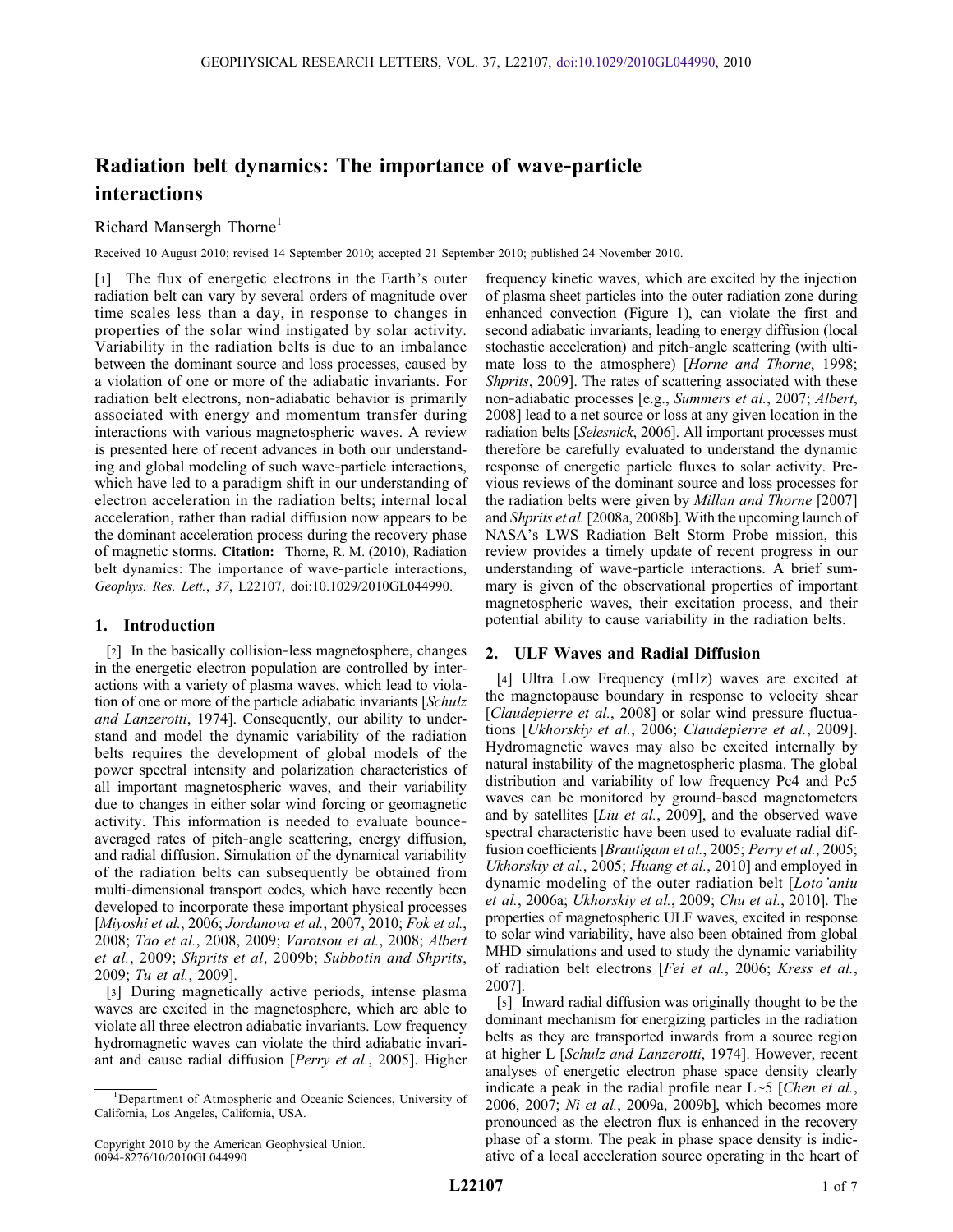

Figure 1. Schematic illustration of the spatial distribution of important waves in the inner magnetosphere, in relation to the plasmasphere and the drift‐paths of ring‐current  $(10–100 \text{ keV})$  electrons and ions and relativistic  $(≥0.3 \text{ MeV})$ electrons.

the outer radiation belt. The presence of this additional source in the storm recovery has also been inferred from the innovation vector of Kalman filter analyses [Shprits et al., 2007]. Radial diffusion interior to the peak can still lead to electron acceleration [Selesnick and Blake, 1997; Chu et al., 2010], but outward radial diffusion exterior to the peak leads to de‐energization and ultimate loss to the magnetopause [Shprits et al., 2006b].

#### 3. Chorus Emissions

[6] Chorus emissions are discrete coherent whistler mode waves, which occur in two distinct bands above and below one-half the electron gyrofrequency  $f_{ce}$  [Tsurutani and Smith, 1974]. Chorus is important since it plays a dual role in both the loss and local acceleration of radiation belt electrons [Bortnik and Thorne, 2007] and is the dominant scattering process leading to diffuse auroral precipitation [Ni et al., 2008; Nishimura et al., 2010; Thorne et al., 2010].

#### 3.1. Properties of Chorus and Global Distribution

[7] A statistical analysis of the global distribution of chorus observed on the THEMIS spacecraft indicates that the spectral intensity is highly variable and responds to geomagnetic activity [Li et al., 2009a]. Chorus is enhanced over a broad spatial region [*Hayosh et al.*, 2010] exterior to the plasmapause (Figure 1) associated with cyclotron resonant excitation during the convective injection of plasma sheet electrons into the magnetosphere [Li et al., 2008, 2009b]. Nightside chorus is strongest inside  $L = 8$ , and is also confined to latitudes below  $15^0$ , due to strong Landau damping of oblique waves during their propagation towards higher latitude from the equatorial source region [Bortnik et al., 2007]. In contrast, dayside chorus is found over a broad range of latitudes, is most intense in the outer ( $L \sim 8$ ) magnetosphere, and shows less dependence on geomagnetic activity [Tsurutani and Smith, 1977; Li et al., 2009a]. The wave normal distribution of chorus is required to accurately evaluate resonant electron energies and quantify the associated rates of scattering [Shprits and Ni, 2009]. Unfortunately, recent satellite observations [Chum et al., 2007; Breneman et al., 2009; Santolík et al., 2009; Haque et al., 2010] indicate a wide range of values for this key property, which adds uncertainty to modeling studies.

#### 3.2. Chorus Excitation Mechanisms

[8] Chorus is excited during cyclotron resonant interaction with plasma sheet electrons that are injected into the inner magnetosphere during enhanced convection [Hwang et al., 2007]. Simulation of the linear phase of excitation of nightside chorus observed on CRRES and THEMIS, using measured injected electron distribution, yields a path‐integrated gain well in excess of 100 db [Li et al., 2008, 2009b], which is sufficient to drive the wave amplitudes to non‐linear levels. The non-linear growth and saturation of parallel propagating chorus has been simulated by Katoh and Omura [2007] and *Omura et al.* [2008]. Simulation of the convective injection of anisotropic plasma sheet electrons into the inner magnetosphere during a magnetic storm with the coupled RCM and RAM codes has been used to evaluate the global distribution of excited chorus emissions [Jordanova et al., 2010]. The results of this modeling agree well with the statistical distribution obtained from satellite observations on the nightside [Li et al., 2009a]. However, understanding dayside chorus excitation remains problematic [Tsurutani et al., 2009; Santolík et al., 2010; Spasojevic and Inan, 2010], since the waves often occur under relatively quiet geomagnetic conditions, when the resonant electron flux is low [Li et al., 2010].

## 3.3. Role of Chorus in Scattering Loss of Radiation Belt Electrons

[9] Pitch-angle scattering during cyclotron and Landau resonance with chorus emissions provides a major mechanism for diffusive transport towards the loss cone and ultimate loss by collisions in the atmosphere for a broad range of electron energies [Lam et al., 2010; Hikishima et al., 2009, 2010; Orlova and Shprits, 2010]. Corresponding electron lifetimes, which are primarily controlled by scattering rates near the edge of the loss cone [Shprits et al., 2006c, 2006d], range from values near the minimum lifetime associated with strong diffusion (∼an hour) at energies below 10 keV [Ni et al., 2008] to values comparable to a day at MeV energies [Thorne et al., 2005].

## 3.4. Role of Chorus in Local Stochastic Acceleration

[10] Chorus emissions also provide an efficient mechanism for energy transfer between the injected low‐energy (few keV) electron population, which generates the waves, and the trapped high energy radiation belt electrons by the process of energy diffusion [Horne and Thorne, 2003]. Calculations of quasi‐linear energy diffusion rates demonstrate that outer zone electrons can be accelerated to relativistic energies on timescale comparable to a day [Albert, 2005; Horne et al., 2005a]. Simulations of specific storm events has demonstrated that energy diffusion by chorus can account for electron flux enhancement in the outer radiation belt in association with sustained geomagnetic activity [*Tsurutani et al., 2006*] during the storm recovery [*Horne* et al., 2005b; Shprits et al., 2006a] and for the refilling of the electron slot between the inner and outer radiation belts during a storm [*Thorne et al.*, 2007]. Furthermore, despite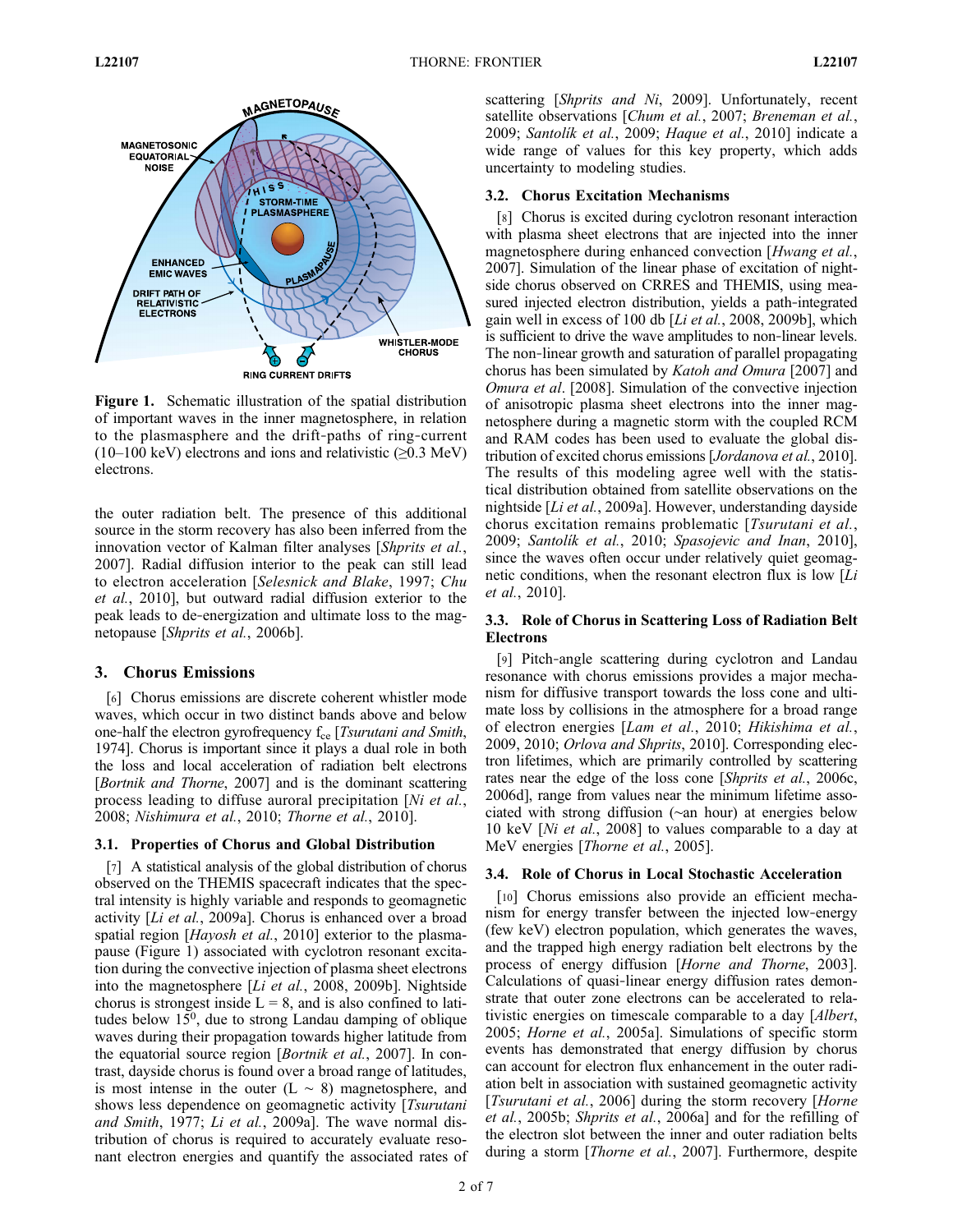the rapid scattering loss, a 2D simulation of energy and pitch-angle diffusion  $[L<sub>i</sub> et al., 2007]$ , with a global chorus distribution modeled on statistical wave observations, demonstrates that chorus leads to a net MeV electron flux enhancement over a period of a few days in the recovery phase of a magnetic storm consistent with observations [Kasahara] et al., 2009]. The importance of local stochastic acceleration by chorus, relative to acceleration associated with inward radial diffusion, has recently been demonstrated by modeling with 3D diffusion codes [Albert et al., 2009; Varotsou et al., 2008; Shprits et al., 2009b].

#### 3.5. Non‐linear Interactions

[11] Extremely intense chorus emissions are occasionally observed [Cattell et al., 2008; Tsurutani et al., 2009] with amplitudes  $(>100 \text{ mV/m})$  far in excess of those where quasi‐linear scattering is valid. A statistical analysis of intense chorus waves observed on THEMIS, with amplitudes 10 times larger than the mean, indicates a relatively high frequency ( $\sim$ 2.5%) of occurrence [Cully et al., 2008]. Non‐linear test particle scattering of resonant electrons in such large amplitude waves [*Roth et al.*, 1999; *Bortnik et al.*, 2008a] shows that resonant electrons tend to exhibit advective transport towards the loss cone rather than the stochastic diffusive behavior. Such advective scattering could dramatically increase the average rate of resonant electron loss, and may thus be related to the observed electron dropouts [Onsager et al., 2007; Morley et al., 2010] during the main phase of magnetic storms. Non-linear phase trapping of electrons in large amplitude chorus can also lead to non‐ diffusive acceleration at relativistic energies [*Albert*, 2002; Furuya et al., 2008; Summers and Omura, 2007].

#### 4. Plamaspheric Hiss

[12] Hiss is an incoherent whistler-mode emission mostly confined within the dense plasmasphere and within dayside plasmaspheric plumes. Over the years there has been controversy over the origin of this important emission [Green et al., 2006; Meredith et al., 2006a; Thorne et al., 2006], which is mainly responsible for the formation of the quiet time electron slot between the inner and outer radiation belt [Lyons and Thorne, 1973; Abel and Thorne, 1998]. Recent ray trace modeling has finally resolved the issue and shown that hiss originates from a subset of chorus emissions that avoid Landau damping during propagation from the equatorial source region to higher latitude. Such waves also propagate to lower L where they enter and are trapped within the plasmasphere, where the discrete chorus emission merge together to form incoherent hiss [Bortnik et al., 2008b, 2009a]. The unexpected association between hiss and chorus has been confirmed by simultaneous observations on two THEMIS spacecraft [Bortnik et al, 2009b] and differences in the statistical MLT distribution of the two emissions has been explained by 3D ray tracing [*Chen et al.*, 2009b].

[13] Observed characteristics of hiss have been used to evaluate electrons lifetimes within the plasmasphere and account for the slow decay of the outer radiation belts following storm time enhancements [*Meredith et al.*, 2006b, 2007, 2009a; Baker et al., 2007]. Hiss is also observed in plasmaspheric plumes during a storm, and such waves are sufficiently intense ( $B_w \sim 100 \text{ pT}$ ) to contribute significantly to the scattering loss of outer zone electrons [Summers et al., 2008].

## 5. Equatorial Magnetosonic (MS) Waves

[14] Equatorial magnetosonic waves are highly oblique whistler-mode emissions excited within a few degrees of the equatorial plane at frequencies between the proton gyrofrequency and the lower hybrid [e.g., Santolík et al., 2004]. The waves are observed both inside and outside the plasmapause and are excited by a cyclotron resonant instability with a ring distribution of injected ring current ions [Horne] et al., 2000]. CRRES data has been used to confirm the association between MS waves and the presence of ion rings [*Meredith et al.,* 2008]. Kinetic modeling of ring current ion evolution with the RAM code has been employed to simulate the development of ion rings and the global distribution and spectral properties of MS wave growth [*Chen et al.*, 2010b]. MS waves also undergo a Landau resonance with radiation belt  $(100 \text{ keV} - \text{few MeV})$  electrons, and the spectral properties of intense MS waves observed on Cluster have been used to demonstrate that timescale for energy diffusion (∼day) can be comparable to that due to chorus scattering [Horne et al., 2007]. Test particle scattering of electrons in a finite amplitude MS wave have confirmed the rate of Landau resonant scattering [*Bortnik and Thorne*, 2010] and demonstrated additional non‐resonant "transit time" scattering due to the equatorial confinement of MS wave power.

## 6. Electromagnetic Ion Cyclotron Waves

## 6.1. EMIC Wave Properties and Excitation

[15] EMIC waves are discrete electromagnetic emission, which occur in distinct frequency bands separated by the multiple ion gyrofrequencies. The EMIC source region is typically confined within ∼10 degrees of the geomagnetic equatorial plane, and the Poynting flux at higher latitude is always directed away from the equator, dispelling the long‐ standing bouncing wave packet model [Loto'aniu et al., 2005]. The wave group velocity is closely aligned with the magnetic field direction, allowing the waves to propagate to the Earth where they are observed in the Pc1 and Pc2 bands [Engebretson et al., 2008]. EMIC waves are enhanced during magnetic storms [Fraser et al., 2010], as anisotropic energetic ring current ions are injected into the inner magnetosphere [Jordanova et al., 2008]. Favored regions for EMIC excitation include the overlap between the ring current and the plasmasphere [Pickett et al., 2010], dayside drainage plumes [Morley et al., 2009], and the outer dayside magnetosphere in association with solar wind pressure fluctuations [*Arnoldy et al*, 2005; *Usanova et al.*, 2008; McCollough et al., 2009]. Theoretical global modeling of EMIC wave excitation has confirmed the plasmapause and plume as favored regions of cyclotron resonant instability [Jordanova et al., 2007; Chen et al., 2010a] and demonstrated that the wave excitation can also be enhanced by density fluctuations within a plume [*Chen et al.*, 2009a]. Hybrid codes have recently been used to evaluate the spectral properties and ultimate saturation amplitudes of EMIC waves [Hu and Denton, 2009; Omidi et al., 2010]. Such information is important for an accurate assessment of the role of EMIC waves on the global rates of resonant ion and electron precipitation.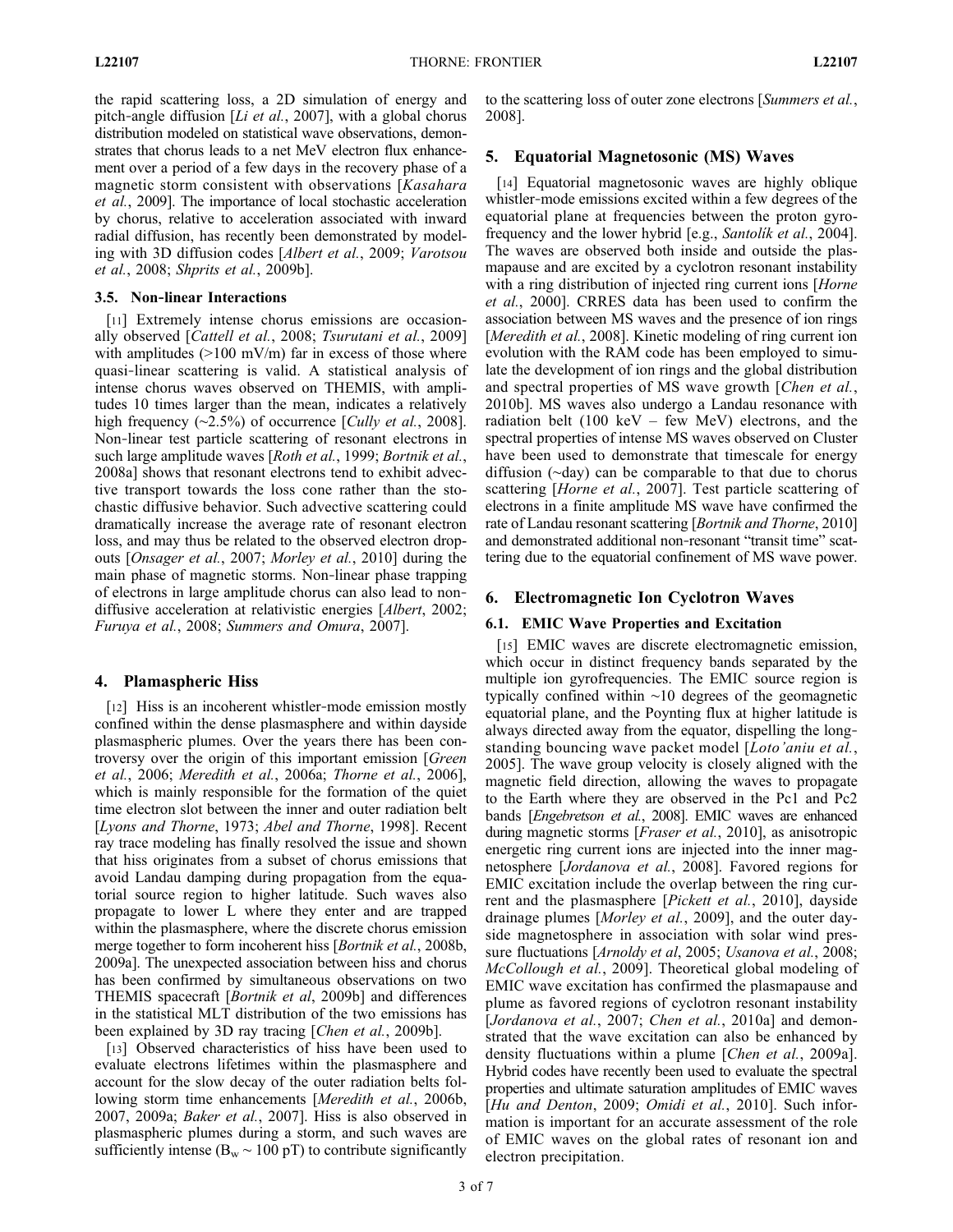## 6.2. Resonant Scattering Loss of Ring Current Ions and Relativistic Electrons

[16] Resonant pitch-angle scattering and ultimate precipitation of ring current protons by EMIC waves in dayside plasmaspheric plumes has been directly associated with observations of detached sub‐auroral proton arcs [Jordanova et al., 2007; Spasojevic and Fusilier, 2009; Yuan et al., 2010]. EMIC waves can also cause the resonant scattering of relativistic electrons leading potentially to rapid loss during the main phase of a storm [*Thorne and Kennel*, 1971; Bortnik et al., 2006]. However, such scattering only occurs at geophysically interesting energies (∼MeV) when EMIC waves are excited in regions of high plasma density and have significant power at frequencies just below the  $He<sup>+</sup>$ gyrofrequency [Li et al., 2007; Shprits et al., 2009a]. Observed properties of EMIC waves have been used to evaluate rates of quasi-linear pitch-angle scattering [Loto'aniu et al., 2006b; Ukhorskiy et al., 2010], and test particle scattering has been performed for large amplitude EMIC waves [Albert] and Bortnik, 2009; Liu et al., 2010]. A global ring current code has also been used to model EMIC excitation and evaluate the rate of electron scattering loss [Jordanova et al., 2008], and several independent observational studies have linked the precipitation of relativistic electrons with EMIC wave scattering [Clilverd et al., 2007; Millan et al., 2007; Miyoshi et al., 2008; Rodger et al., 2008].

# 7. Electrostatic Electron Cyclotron Harmonic Waves

[17] ECH waves are electrostatic emissions, which occur in harmonic bands between multiples of the electron gyrofrequency. These waves are excited by the loss cone instability of injected plasma sheet electrons [e.g., *Horne and* Thorne, 2000]. The global distribution of ECH emission intensity and its dependence on geomagnetic activity has been analyzed by Meredith et al. [2009b] and shown to be similar to that of chorus. However, although ECH emissions resonate with and cause the scattering loss of plasma sheet electrons below a few keV, their contribution to diffuse auroral precipitation is insignificant in comparison to scattering by chorus [Thorne et al., 2010].

#### 8. Summary and Conclusions

[18] Over the last 5 years major advances have been made in our understanding of the origin and spectral characteristics of several key magnetospheric waves and their influence on the dynamic variability of radiation belt electrons. Codes have been developed to accurately evaluate bounce and drift‐averaged rates of quasi‐linear pitch‐angle and energy diffusion and thus evaluate temporal changes in the phase space density of radiation belt electrons due to processes that violate the first adiabatic invariant. Rates of radial diffusion have been parameterized, based on available information of the properties of ULF waves or by MHD simulations. A combination of theoretical modeling and observations of the radial profile of electron phase space density has lead to a paradigm shift in our understanding of electron acceleration in the radiation belts; internal local acceleration, rather than radial diffusion now appears to be the dominant acceleration process during the recovery phase of magnetic storms. It has also been shown that non‐linear

scattering can at times lead to very different rates of transport compared to the expectations of quasi-linear theory, and these effects need to be included in future global modeling. 3D diffusion‐advection codes and 4D transport codes are being developed, which will ultimately be capable of incorporating all important non‐adiabatic processes. However, the ability of such modeling to simulate or potentially predict changes in the radiation belts in response to solar variability will ultimately be dependent on the accuracy of the global wave models. Nonetheless, the wave‐particle community has made great strides to get ready for the launch of the LWS Radiation Belt Storm Probes, and we eagerly await the first comprehensive measurements of waves and particles from two identically instrumented spacecraft that this mission will bring to the field.

[19] Acknowledgments. This work was supported in part by NSF grant ATM-0802843, and NASA grants NNX08AQ88G and NNX08A135G. The author thanks Craig Kletzing for the use of Figure 1.

#### References

- Abel, B., and R. M. Thorne (1998), Electron scattering loss in Earth's inner magnetosphere: 1. Dominant physical processes, J. Geophys. Res., 103, 2385–2396, doi:10.1029/97JA02919.
- Albert, J. M. (2002), Non-linear interaction of outer zone electrons with VLF waves, Geophys. Res. Lett., 29(8), 1275, doi:10.1029/ 2001GL013941.
- Albert, J. M. (2005), Evaluation of quasi-linear diffusion coefficients for whistler mode waves in a plasma with arbitrary density ratio, *J. Geophys.* Res., 110, A03218, doi:10.1029/2004JA010844.
- Albert, J. M. (2008), Efficient approximations of quasi-linear diffusion coefficients in the radiation belts, J. Geophys. Res., 113, A06208, doi:10.1029/2007JA012936.
- Albert, J. M., and J. Bortnik (2009), Non‐linear interaction of radiation belt electrons with electromagnetic ion cyclotron waves, Geophys. Res. Lett., 36, L12110, doi:10.1029/2009GL038904.
- Albert, J. M., N. P. Meredith, and R. B. Horne (2009), Three-dimensional diffusion simulation of outer radiation belt electrons during the 9 October 1990 magnetic storm, J. Geophys. Res., 114, A09214, doi:10.1029/ 2009JA014336.
- Arnoldy, R. L., et al. (2005), Pc1 waves and associated unstable distributions of magnetospheric protons observed during a solar wind pressure pulse, J. Geophys. Res., 110, A07229, doi:10.1029/2005JA011041.
- Baker, D. N., S. G. Kanekal, R. B. Horne, N. P. Meredith, and S. A. Glauert (2007), Low-altitude measurements of 2–6 MeV electron trapping lifetimes at  $1.5 \le L \le 2.5$ , Geophys. Res. Lett., 34, L20110, doi:10.1029/ 2007GL031007.
- Bortnik, J., and R. M. Thorne (2007), The dual role of ELF/VLF chorus waves in the acceleration and precipitation of radiation belt electrons, J. Atmos. Sol. Terr. Phys., 69, 378–386, doi:10.1016/j.jastp.2006.05.030.
- Bortnik, J., and R. M. Thorne (2010), Transit time scattering of energetic electrons due to equatorially confined magnetosonic waves, J. Geophys. Res., 115, A07213, doi:10.1029/2010JA015283.
- Bortnik, J., R. M. Thorne, T. P. O'Brien, J. C. Green, R. J. Strangeway, Y. Y. Shprits, and D. N. Baker (2006), Observation of two distinct, rapid loss mechanisms during the 20 November 2003 radiation belt dropout event, J. Geophys. Res., 111, A12216, doi:10.1029/2006JA011802.
- Bortnik, J., R. M. Thorne, and N. P. Meredith (2007), Modeling the propagation characteristics of chorus using CRRES suprathermal electron fluxes, J. Geophys. Res., 112, A08204, doi:10.1029/2006JA012237.
- Bortnik, J., R. M. Thorne, and U. S. Inan (2008a), Nonlinear interaction of energetic electrons with large amplitude chorus, Geophys. Res. Lett., 35, L21102, doi:10.1029/2008GL035500.
- Bortnik, J., R. M. Thorne, and N. P. Meredith (2008b), The unexpected origin of plasmaspheric hiss from discrete chorus emissions, Nature, 452, 62–66, doi:10.1038/nature06741.
- Bortnik, J., R. M. Thorne, and N. P. Meredith (2009a), Plasmaspheric hiss overview and relation to chorus, J. Atmos. Sol. Terr. Phys., 71, 1636, doi:10.1016/j.jastp.2009.03.023.
- Bortnik, J., et al. (2009b), First observation linking the origin of plasmaspheric hiss to discrete chorus emissions, Science, 324, 775-778, doi:10.1126/science.1171273.
- Brautigam, D. H., G. P. Ginet, J. M. Albert, J. R. Wygant, D. E. Rowland, A. Ling, and J. Bass (2005), CRRES electric field power spectra and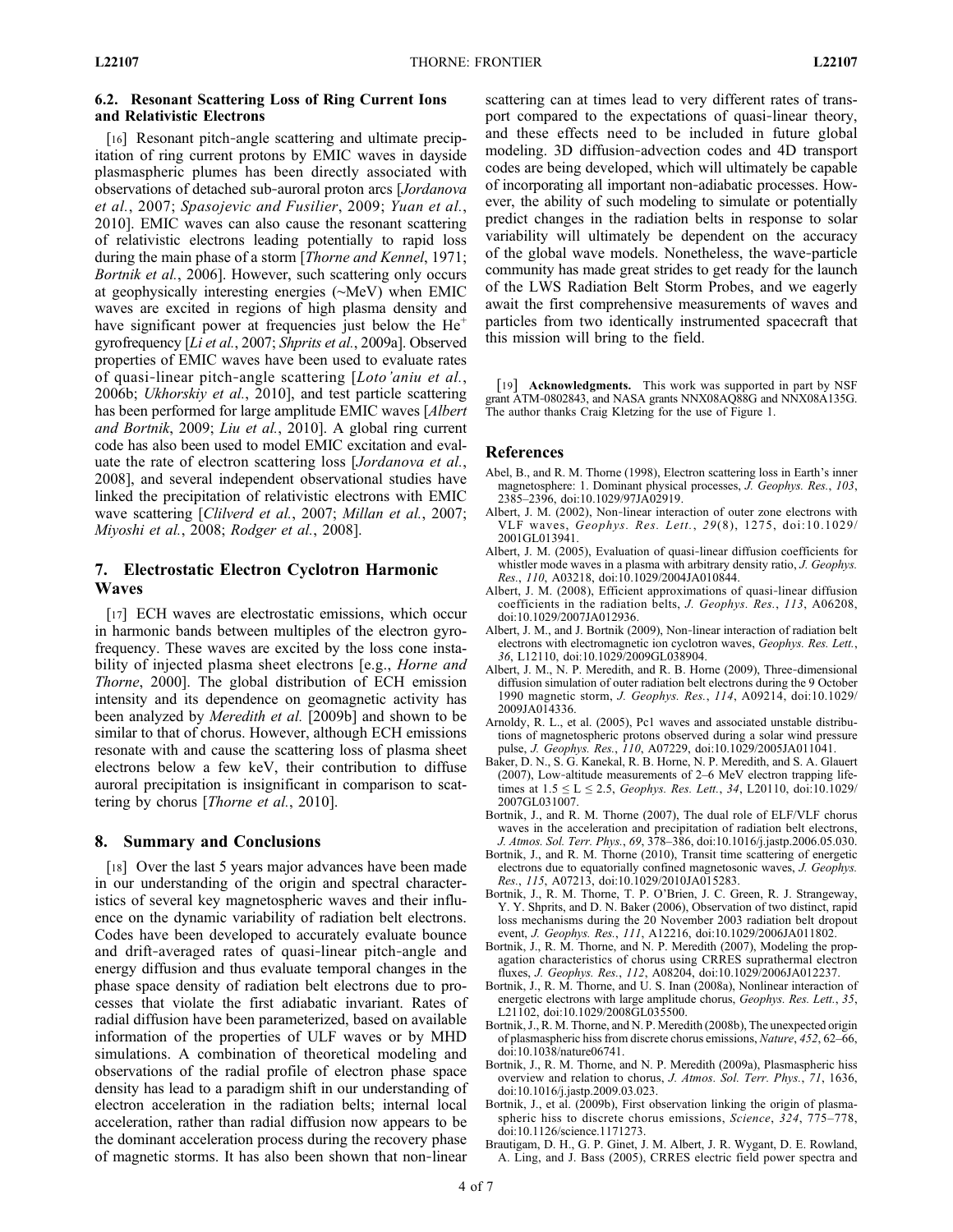radial diffusion coefficients, J. Geophys. Res., 110, A02214, doi:10.1029/2004JA010612.

- Breneman, A. W., C. A. Kletzing, J. Pickett, J. Chum, and O. Santolík (2009), Statistics of multispacecraft observations of chorus dispersion and source location, J. Geophys. Res., 114, A06202, doi:10.1029/ 2008JA013549.
- Cattell, C., et al. (2008), Discovery of very large amplitude whistler-mode waves in Earth's radiation belts, Geophys. Res. Lett., 35, L01105, doi:10.1029/2007GL032009.
- Chen, L., R. M. Thorne, and R. H. Horne (2009a), Simulation of EMIC excitation in a model magnetosphere including structured high‐density plumes, J. Geophys. Res., 114, A07221, doi:10.1029/2009JA014204.
- Chen, L., J. Bortnik, R. M. Thorne, R. B. Horne, and V. K. Jordanova (2009b), Three‐dimensional ray tracing of VLF waves in a magnetospheric environment containing a plasmaspheric plume, Geophys. Res. Lett., 36, L22101, doi:10.1029/2009GL040451.
- Chen, L., R. M. Thorne, V. K. Jordanova, C.‐P. Wang, M. Gkioulidou, L. Lyons, and R. B. Horne (2010a), Global simulation of EMIC wave excitation during the 21 April 2001 storm from coupled RCM‐RAM‐ HOTRAY modeling, J. Geophys. Res., 115, A07209, doi:10.1029/ 2009JA015075.
- Chen, L., R. M. Thorne, V. K. Jordanova, and R. B. Horne (2010b), Global simulation of magnetosonic wave instability in the storm time magnetosphere, J. Geophys. Res., doi:10.1029/2010JA015707, in press.
- Chen, Y., R. H. W. Friedel, and G. D. Reeves (2006), Phase space density distribution of energetic electrons in the outer radiation belt during two Geospace Environment Modeling Inner Magnetosphere/Storms selected storms, J. Geophys. Res., 111, A11S04, doi:10.1029/2006JA011703.
- Chen, Y., G. D. Reeves, and R. H. W. Friedel (2007), The energization of relativistic electrons in the outer Van Allen belt, Nat. Phys., 3, 614, doi:10.1038/nphys655.
- Chu, F., M. K. Hudson, P. Haines, and Y. Shprits (2010), Dynamic modeling of radiation belt electrons by radial diffusion simulation for a 2 month interval following the 24 March 1991 storm injection, J. Geophys. Res., 115, A03210, doi:10.1029/2009JA014409.
- Chum, J., O. Santolík, A. W. Breneman, C. A. Kletzing, D. A. Gurnett, and J. S. Pickett (2007), Chorus source properties that produce time shifts and frequency range differences observed on different Cluster spacecraft, J. Geophys. Res., 112, A06206, doi:10.1029/2006JA012061.
- Claudepierre, S. G., S. R. Elkington, and M. Wiltberger (2008), Solar wind driving of magnetospheric ULF waves: Pulsations driven by velocity shear at the magnetopause, J. Geophys. Res., 113, A05218, doi:10.1029/ 2007JA012890.
- Claudepierre, S. G., M. Wiltberger, S. R. Elkington, W. Lotko, and M. K. Hudson (2009), Magnetospheric cavity modes driven by solar wind dynamic pressure fluctuations, Geophys. Res. Lett., 36, L13101, doi:10.1029/2009GL039045.
- Clilverd, M. A., C. J. Rodger, R. M. Millan, J. G. Sample, M. Kokorowski, M. P. McCarthy, T. Ulich, T. Raita, A. J. Kavanagh, and E. Spanswick (2007), Energetic particle precipitation into the middle atmosphere triggered by a coronal mass ejection, J. Geophys. Res., 112, A12206, doi:10.1029/2007JA012395.
- Cully, C. M., J. W. Bonnell, and R. E. Ergun (2008), THEMIS observations of long‐lived regions of large‐amplitude whistler waves in the inner magnetosphere, Geophys. Res. Lett., 35, L17S16, doi:10.1029/ 2008GL033643.
- Engebretson, M. J., et al. (2008), Pc1–Pc2 waves and energetic particle precipitation during and after magnetic storms: Superposed epoch analysis and case studies, J. Geophys. Res., 113, A01211, doi:10.1029/ 2007JA012362.
- Fei, Y., A. A. Chan, S. R. Elkington, and M. J. Wiltberger (2006), Radial diffusion and MHD particle simulations of relativistic electron transport by ULF waves in the September 1998 storm, J. Geophys. Res., 111, A12209, doi:10.1029/2005JA011211.
- Fok, M.‐C., R. B. Horne, N. P. Meredith, and S. A. Glauert (2008), Radiation Belt Environment model: Application to space weather nowcasting, J. Geophys. Res., 113, A03S08, doi:10.1029/2007JA012558.
- Fraser, B. J., R. S. Grew, S. K. Morley, J. C. Green, H. J. Singer, T. M. Loto'aniu, and M. F. Thomsen (2010), Storm time observations of electromagnetic ion cyclotron waves at geosynchronous orbit: GOES results, J. Geophys. Res., 115, A05208, doi:10.1029/2009JA014516.
- Furuya, N., Y. Omura, and D. Summers (2008), Relativistic turning acceleration of radiation belt electrons by whistler mode chorus, J. Geophys. Res., 113, A04224, doi:10.1029/2007JA012478.
- Green, J. L., S. Boardsen, L. Garcia, S. F. Fung, and B. W. Reinisch (2006), Reply to comment on "On the origin of whistler mode radiation in the plasmasphere" by Green et al.," J. Geophys. Res., 111, A09211, doi:10.1029/2006JA011622.
- Haque, N., M. Spasojevic, O. Santolík, and U. S. Inan (2010), Wave normal angles of magnetospheric chorus emissions observed on the Polar spacecraft, J. Geophys. Res., 115, A00F07, doi:10.1029/2009JA014717.
- Hayosh, M., O. Santolík, and M. Parrot (2010), Location and size of the global source region of whistler mode chorus, J. Geophys. Res., 115, A00F06, doi:10.1029/2009JA014950.
- Hikishima, M., S. Yagatani, Y. Omura, and I. Nagano (2009), Coherent non‐linear scattering of energetic electrons in the process of whistler mode chorus generation, J. Geophys. Res., 114, A10205, doi:10.1029/ 2009JA014371.
- Hikishima, M., Y. Omura, and D. Summers (2010), Microburst precipitation of energetic electrons associated with chorus wave generation, Geophys. Res. Lett., 37, L07103, doi:10.1029/2010GL042678.
- Horne, R. B., and R. M. Thorne (1998), Potential waves for relativistic electron scattering and stochastic acceleration during magnetic storms, Geophys. Res. Lett., 25, 3011–3014, doi:10.1029/98GL01002.
- Horne, R. B., and R. M. Thorne (2000), Electron pitch angle diffusion by electrostatic electron cyclotron waves: the origin of pancake distributions, J. Geophys. Res., 105, 5391–5402, doi:10.1029/1999JA900447.
- Horne, R. B., and R. M. Thorne (2003), Relativistic electron acceleration and precipitation during resonant interactions with whistler-mode chorus, Geophys. Res. Lett., 30(10), 1527, doi:10.1029/2003GL016973.
- Horne, R. B., G. V. Wheeler, and H. S. C. K. Alleyne (2000), Proton and electron heating by radially propagating fast magnetosonic waves, J. Geophys. Res., 105, 27,597–27,610, doi:10.1029/2000JA000018.
- Horne, R. B., R. M. Thorne, S. A. Glauert, J. M. Albert, N. P. Meredith, and R. R. Anderson (2005a), Timescale for radiation belt electron acceleration by whistler mode chorus waves, J. Geophys. Res., 110, A03225, doi:10.1029/2004JA010811.
- Horne, R. B., et al. (2005b), Wave acceleration of electrons in the Van Allen radiation belts, Nature, 437, 227–230, doi:10.1038/nature03939.
- Horne, R. B., R. M. Thorne, S. A. Glauert, N. P. Meredith, D. Pokhotelov, and O. Santolík (2007), Electron acceleration in the Van Allen radiation belts by fast magnetosonic waves, Geophys. Res. Lett., 34, L17107, doi:10.1029/2007GL030267.
- Hu, Y., and R. E. Denton (2009), Two-dimensional hybrid code simulation of electromagnetic ion cyclotron waves in a dipole magnetic field, J. Geophys. Res., 114, A12217, doi:10.1029/2009JA014570.
- Huang, C.-L., H. E. Spence, M. K. Hudson, and S. R. Elkington (2010), Modeling radiation belt radial diffusion in ULF wave fields: 2. Estimating rates of radial diffusion using combined MHD and particle codes, J. Geophys. Res., 115, A06216, doi:10.1029/2009JA014918.
- Hwang, J. A., D.‐Y. Lee, L. R. Lyons, A. J. Smith, S. Zou, K. W. Min, K.‐H. Kim, Y.‐J. Moon, and Y. D. Park (2007), Statistical significance of association between whistler‐mode chorus enhancements and enhanced convection periods during high‐speed streams, J. Geophys. Res., 112, A09213, doi:10.1029/2007JA012388.
- Jordanova, V. K., M. Spasojevic, and M. F. Thomsen (2007), Modeling the electromagnetic ion cyclotron wave‐induced formation of detached subauroral proton arcs, J. Geophys. Res., 112, A08209, doi:10.1029/ 2006JA012215.
- Jordanova, V. K., J. Albert, and Y. Miyoshi (2008), Relativistic electron precipitation by EMIC waves from self-consistent global simulations, J. Geophys. Res., 113, A00A10, doi:10.1029/2008JA013239.
- Jordanova, V. K., R. M. Thorne, W. Li, and Y. Miyoshi (2010), Excitation of whistler‐mode chorus from global ring current simulations, J. Geophys. Res., 115, A00F10, doi:10.1029/2009JA014810.
- Kasahara, Y., Y. Miyoshi, Y. Omura, O. P. Verkhoglyadova, I. Nagano, I. Kimura, and B. T. Tsurutani (2009), Simultaneous satellite observations of VLF chorus, hot and relativistic electrons in a magnetic storm "recovery" phase, Geophys. Res. Lett., 36, L01106, doi:10.1029/ 2008GL036454.
- Katoh, Y., and Y. Omura (2007), Computer simulations of chorus wave generation in the Earth's inner magnetosphere, Geophys. Res. Lett., 34, L03102, doi:10.1029/2006GL028594.
- Kress, B. T., M. K. Hudson, M. D. Looper, J. Albert, J. G. Lyon, and C. C. Goodrich (2007), Global MHD test particle simulations of >10 MeV radiation belt electrons during storm sudden commencement, J. Geophys. Res., 112, A09215, doi:10.1029/2006JA012218.
- Lam, M. M., R. B. Horne, N. P. Meredith, S. A. Glauert, T. Moffat‐Griffin, and J. C. Green (2010), Origin of energetic electron precipitation >30 keV into the atmosphere, J. Geophys. Res., 115, A00F08, doi:10.1029/ 2009JA014619.
- Li, W., Y. Y. Shprits, and R. M. Thorne (2007), Dynamic evolution of energetic outer zone electrons due to wave‐particle interactions during storms, J. Geophys. Res., 112, A10220, doi:10.1029/2007JA012368.
- Li, W., R. M. Thorne, N. P. Meredith, R. B. Horne, J. Bortnik, Y. Y. Shprits, and B. Ni (2008), Evaluation of whistler mode chorus amplification during an injection event observed on CRRES, J. Geophys. Res., 113, A09210, doi:10.1029/2008JA013129.
- Li, W., R. M. Thorne, V. Angelopoulos, J. Bortnik, C. M. Cully, B. Ni, O. LeContel, A. Roux, U. Auster, and W. Magnes (2009a), Global distribution of whistler‐mode chorus waves observed on the THEMIS spacecraft, Geophys. Res. Lett., 36, L09104, doi:10.1029/2009GL037595.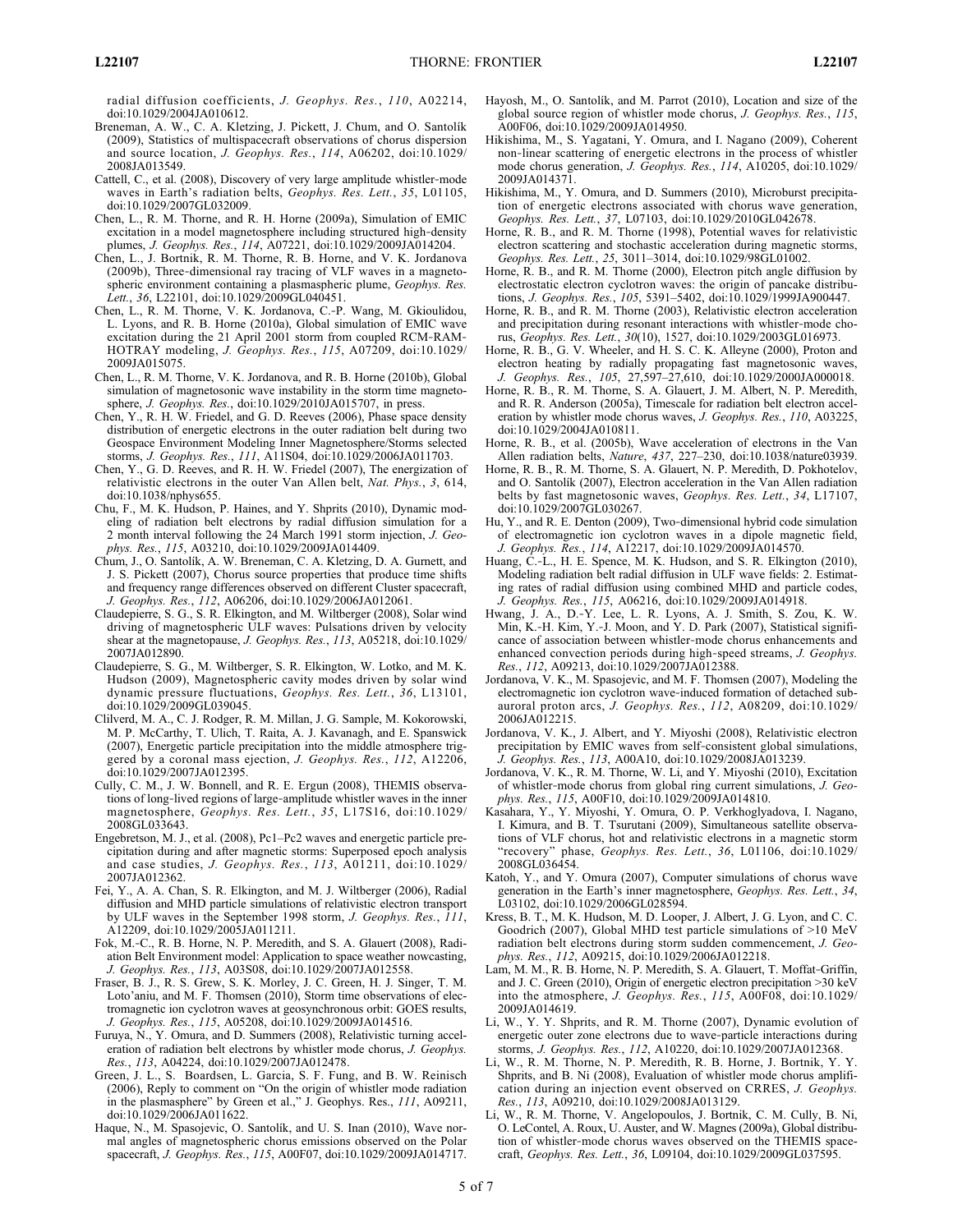- Li, W., R. M. Thorne, V. Angelopoulos, J. W. Bonnell, J. P. McFadden, C. W. Carlson, O. LeContel, A. Roux, K. H. Glassmeier, and H. U. Auster (2009b), Evaluation of whistler‐mode chorus intensification on the nightside during an injection event observed on the THEMIS spacecraft, J. Geophys. Res., 114, A00C14, doi:10.1029/2008JA013554.
- Li, W., et al. (2010), THEMIS analysis of observed equatorial electron distributions responsible for the chorus excitation, J. Geophys. Res., 115, A00F11, doi:10.1029/2009JA014845.
- Liu, K., D. S. Lemons, D. Winske, and S. P. Gary (2010), Relativistic electron scattering by electromagnetic ion cyclotron fluctuations: Test particle simulations, J. Geophys. Res., 115, A04204, doi:10.1029/ 2009JA014807.
- Liu, W., T. E. Sarris, X. Li, S. R. Elkington, R. Ergun, V. Angelopoulos, J. Bonnell, and K. H. Glassmeier (2009), Electric and magnetic field observations of Pc4 and Pc5 pulsations in the inner magnetosphere: A statistical study, J. Geophys. Res., 114, A12206, doi:10.1029/ 2009JA014243.
- Loto'aniu, T. M., B. J. Fraser, and C. L. Waters (2005), Propagation of electromagnetic ion cyclotron wave energy in the magnetosphere, J. Geophys. Res., 110, A07214, doi:10.1029/2004JA010816.
- Loto'aniu, T. M., I. R. Mann, L. G. Ozeke, A. A. Chan, Z. C. Dent, and D. K. Milling (2006a), Radial diffusion of relativistic electrons into the radiation belt slot region during the 2003 Halloween geomagnetic storms, J. Geophys. Res., 111, A04218, doi:10.1029/2005JA011355.
- Loto'aniu, T. M., R. M. Thorne, B. J. Fraser, and D. Summers (2006b), Estimating relativistic electron pitch‐angle scattering rates using properties of the electromagnetic ion cyclotron wave spectrum, J. Geophys. Res., 111, A04220, doi:10.1029/2005JA011452.
- Lyons, L. R., and R. M. Thorne (1973), Equilibrium structure of radiation belt electrons, J. Geophys. Res., 78, 2142–2149, doi:10.1029/ JA078i013p02142.
- McCollough, J. P., S. R. Elkington, and D. N. Baker (2009), Modelling EMIC wave growth during the compression event of 29 June 2007, Geophys. Res. Lett., 36, L18108, doi:10.1029/2009GL039985.
- Meredith, N. P., R. B. Horne, M. A. Clilverd, D. Horsfall, R. M. Thorne, and R. R. Anderson (2006a), Origins of plasmaspheric hiss, J. Geophys. Res., 111, A09217, doi:10.1029/2006JA011707.
- Meredith, N. P., R. B. Horne, S. A. Glauert, R. M. Thorne, D. Summers, J. M. Albert, and R. R. Anderson (2006b), Energetic outer zone electron loss timescales during low geomagnetic activity, J. Geophys. Res., 111, A05212, doi:10.1029/2005JA011516.
- Meredith, N. P., R. B. Horne, S. A. Glauert, and R. R. Anderson (2007), Slot region electron loss timescales due to plasmaspheric hiss and lightning-generated whistlers, J. Geophys. Res., 112, A08214, doi:10.1029/ 2007JA012413.
- Meredith, N. P., R. B. Horne, and R. R. Anderson (2008), Survey of magnetosonic waves and proton ring distributions in Earth's inner magnetosphere, *J. Geophys. Res.*, 113, A06213, doi:10.1029/2007JA012975.
- Meredith, N. P., R. B. Horne, S. A. Glauert, D. N. Baker, S. G. Kanekal, and J. M. Albert (2009a), Relativistic electron loss timescales in the slot region, J. Geophys. Res., 114, A03222, doi:10.1029/2008JA013889.
- Meredith, N. P., R. B. Horne, R. M. Thorne, and R. R. Anderson (2009b), Survey of upper band chorus and ECH waves: Implications for the diffuse aurora, J. Geophys. Res., 114, A07218, doi:10.1029/ 2009JA014230.
- Millan, R. M., and R. M. Thorne (2007), Review of radiation belt relativistic electron loss, J. Atmos. Sol. Terr. Phys., 69, 362–377, doi:10.1016/j. jastp.2006.06.019.
- Millan, R. M., R. P. Lin, D. M. Smith, and M. P. McCarthy (2007), Observation of relativistic electron precipitation during a rapid decrease of trapped relativistic electron flux, Geophys. Res. Lett., 34, L10101, doi:10.1029/2006GL028653.
- Miyoshi, Y. S., V. K. Jordanova, A. Morioka, M. F. Thomsen, G. D. Reeves, D. S. Evans, and J. C. Green (2006), Observations and modeling of energetic electron dynamics during the October 2001 storm, J. Geophys. Res., 111, A11S02, doi:10.1029/2005JA011351.
- Miyoshi, Y., K. Sakaguchi, K. Shiokawa, D. Evans, J. Albert, M. Connors, and V. Jordanova (2008), Precipitation of radiation belt electrons by EMIC waves, observed from ground and space, Geophys. Res. Lett., 35, L23101, doi:10.1029/2008GL035727.
- Morley, S. K., S. T. Ables, M. D. Sciffer, and B. J. Fraser (2009), Multipoint observations of Pc1-2 waves in the afternoon sector, J. Geophys. Res., 114, A09205, doi:10.1029/2009JA014162.
- Morley, S. K., R. H. W. Friedel, T. E. Cayton, and E. Noveroske (2010), A rapid, global and prolonged electron radiation belt dropout observed with the Global Positioning System constellation, Geophys. Res. Lett., 37, L06102, doi:10.1029/2010GL042772.
- Ni, B., R. M. Thorne, Y. Y. Shprits, and J. Bortnik (2008), Resonant scattering of plasma sheet electrons by whistler‐mode chorus: contributions to diffuse auroral precipitation, Geophys. Res. Lett., 35, L11106, doi:10.1029/2008GL034032.
- Ni, B., Y. Shprits, T. Nagai, R. Thorne, Y. Chen, D. Kondrashov, and H. Kim (2009a), Reanalyses of the radiation belt electron phase space density using nearly equatorial CRRES and polar‐orbiting Akebono satellite observations, J. Geophys. Res., 114, A05208, doi:10.1029/ 2008JA013933.
- Ni, B., Y. Shprits, R. Thorne, R. Friedel, and T. Nagai (2009b), Reanalysis of relativistic radiation belt electron phase space density using multi‐ satellite observations: Sensitivity to empirical magnetic field models, J. Geophys. Res., 114, A12208, doi:10.1029/2009JA014438.
- Nishimura, Y., et al. (2010), Identifying the driver of pulsating aurora, Science, 330, 81-84, doi:10.1126/science.1193186.
- Omidi, N., R. M. Thorne, and J. Bortnik (2010), Non‐linear evolution of EMIC waves in a uniform magnetic field: 1. Hybrid simulations, J. Geophys. Res., doi:10.1029/2010JA015607, in press.
- Omura, Y., Y. Katoh, and D. Summers (2008), Theory and simulation of the generation of whistler-mode chorus, J. Geophys. Res., 113, A04223, doi:10.1029/2007JA012622.
- Onsager, T. G., J. C. Green, G. D. Reeves, and H. J. Singer (2007), Solar wind and magnetospheric conditions leading to the abrupt loss of outer radiation belt electrons, J. Geophys. Res., 112, A01202, doi:10.1029/ 2006JA011708.
- Orlova, K. G., and Y. Y. Shprits (2010), Dependence of pitch‐angle scattering rates and loss timescales on the magnetic field model, Geophys. Res. Lett., 37, L05105, doi:10.1029/2009GL041639.
- Perry, K. L., M. K. Hudson, and S. R. Elkington (2005), Incorporating spectral characteristics of Pc5 waves into three-dimensional radiation belt modeling and the diffusion of relativistic electrons, J. Geophys. Res., 110, A03215, doi:10.1029/2004JA010760.
- Pickett, J. S., et al. (2010), Cluster observations of EMIC triggered emissions in association with Pc1 waves near Earth's plasmapause, Geophys. Res. Lett., 37, L09104, doi:10.1029/2010GL042648.
- Rodger, C. J., T. Raita, M. A. Clilverd, A. Seppälä, S. Dietrich, N. R. Thomson, and T. Ulich (2008), Observations of relativistic electron precipitation from the radiation belts driven by EMIC waves, Geophys. Res. Lett., 35, L16106, doi:10.1029/2008GL034804.
- Roth, I., M. Temerin, and M. K. Hudson (1999), Resonant enhancement of relativistic electrons during geomagnetically active periods, Ann. Geophys., 17, 631–638, doi:10.1007/s00585-999-0631-2.
- Santolík, O., et al. (2004), Systematic analysis of equatorial noise below the lower hybrid frequency, Ann. Geophys., 22, 2587–2595, doi:10.5194/ angeo-22-2587-2004.
- Santolík, O., D. A. Gurnett, J. S. Pickett, J. Chum, and N. Cornilleau-Wehrlin (2009), Oblique propagation of whistler mode waves in the chorus source region, J. Geophys. Res., 114, A00F03, doi:10.1029/ 2009JA014586.
- Santolík, O., et al. (2010), Wave-particle interactions in the equatorial source region of whistler-mode emissions, J. Geophys. Res., 115, A00F16, doi:10.1029/2009JA015218.
- Schulz, M., and L. J. Lanzerotti (1974), Particle Diffusion in the Radiation Belts, Springer, New York.
- Selesnick, R. S. (2006), Source and loss rates of radiation belt relativistic electrons during magnetic storms, J. Geophys. Res., 111, A04210, doi:10.1029/2005JA011473.
- Selesnick, R. S., and J. B. Blake (1997), Dynamics of the outer radiation belt, Geophys. Res. Lett., 24, 1347–1350, doi:10.1029/97GL51409.
- Shprits, Y. Y. (2009), Potential waves for pitch-angle scattering of near equatorially mirroring electrons due to violation of the second adiabatic invariant, Geophys. Res. Lett., 36, L12106, doi:10.1029/2009GL038322.
- Shprits, Y. Y., and B. Ni (2009), Dependence of the quasi-linear scattering rates on the wave normal distribution of chorus waves, J. Geophys. Res., 114, A11205, doi:10.1029/2009JA014223.
- Shprits, Y. Y., R. M. Thorne, R. B. Horne, S. A. Glauert, M. Cartwright, C. T. Russell, D. N. Baker, and S. G. Kanekal (2006a), Acceleration mechanism responsible for the formation of the new radiation belt during the 2003 Halloween solar storm, Geophys. Res. Lett., 33, L05104, doi:10.1029/2005GL024256.
- Shprits, Y. Y., R. M. Thorne, R. Friedel, G. D. Reeves, J. Fennell, D. N. Baker, and S. G. Kanekal (2006b), Outward radial diffusion driven by losses at magnetopause, J. Geophys. Res., 111, A11214, doi:10.1029/ 2006JA011657.
- Shprits, Y. Y., R. M. Thorne, R. B. Horne, and D. Summers (2006c), Bounce‐averaged diffusion coefficients for field‐aligned chorus waves, J. Geophys. Res., 111, A10225, doi:10.1029/2006JA011725.
- Shprits, Y. Y., W. Li, and R. M. Thorne (2006d), Controlling effect of pitch‐angle diffusion rates near the edge of the loss cone on electron lifetimes, J. Geophys. Res., 111, A12206, doi:10.1029/2006JA011758.
- Shprits, Y., D. Kondrashov, Y. Chen, R. Thorne, M. Ghil, R. Friedel, and G. Reeves (2007), Reanalysis of relativistic radiation belt electron fluxes using CRRES satellite data, a radial diffusion model, and a Kalman filter, J. Geophys. Res., 112, A12216, doi:10.1029/2007JA012579.